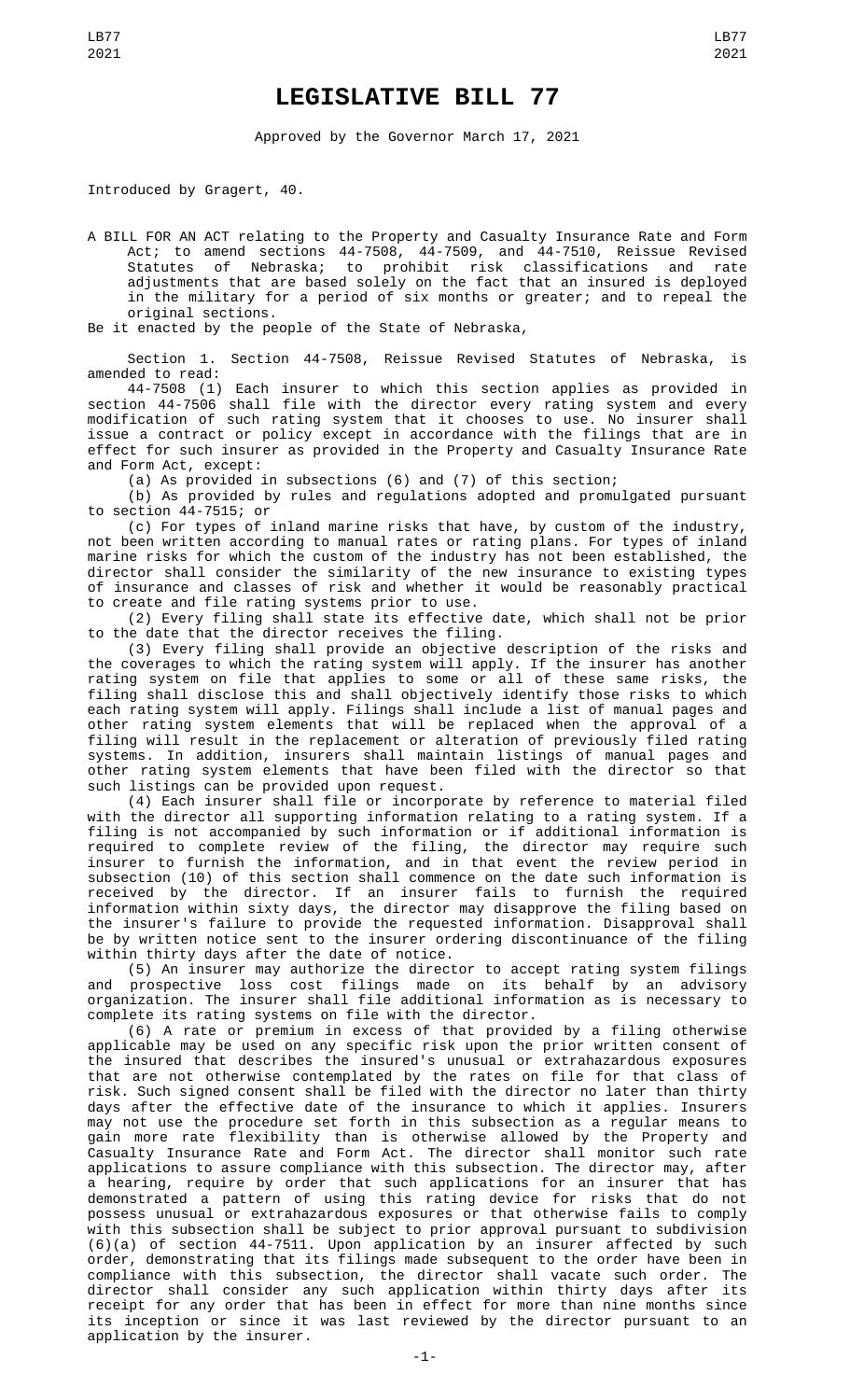(7) The director may by rules and regulations or by order suspend or modify the filing requirements of this section as to any type of insurance or class of risk for which rating systems cannot practicably be filed before they are used. In making this finding, the director shall ascertain whether a system of rating classifications and exposure bases that would equitably reflect the differences in expense requirements and expected losses between individual risks has been developed or appears reasonably capable of being developed. The director may examine insurers as is necessary to ascertain whether any rating systems affected by such rules and regulations meet the standards contained in this section and in section 44-7510.

(8) No filing or any supporting information provided pursuant to this section shall be open to public inspection pursuant to sections 84-712 to 84-712.09 before the date on which the director completes review of the filing unless publicly disclosed in an open court, open administrative proceeding, or open meeting or disclosed by the director pursuant to statute. Correspondence specifically relating to individual risks shall be confidential and may not be made public by the director except as may be compiled in summaries of such activity.

(9) The director shall review filings as soon as reasonably possible after they have been submitted. The director shall disapprove a filing if:

(a) The filing proposes a rating system that would produce inadequate premiums. A premium level is inadequate if it would endanger the solvency of the insurer. A premium level that would not be expected to generate a profit on a direct basis and that would be likely to have the effect of diminishing competition is also inadequate. A premium level that does not endanger the solvency of the insurer and is not likely to have the effect of diminishing competition is not inadequate;

(b) The insurer has more than one rating system applicable to the line or type of insurance and the insurer fails to specify objective differences between risks to determine the risks and the coverages to which the rating system will apply;

(c) The filing proposes to discriminate between risks based on optional commission differences for agents;

(d) The filing proposes to discriminate between risks based on race, creed, national origin, or religion of the insured;

(e) The filing would violate the Unfair Discrimination Against Subjects of Abuse in Insurance Act; or

(f) The filing discriminates between risks based on subjective factors, except that an experience rating plan may use loss reserves without being considered as subjective<u>; or</u>  $-$ 

(g) The filing proposes to discriminate between risks based solely on the fact that the insured is deployed in the military on Title 10 orders that require the insured to be mobilized outside of the United States, United States territories, and the District of Columbia for a period of six months or greater.

(10) Within thirty days after receipt, the director shall disapprove a filing that requires disapproval pursuant to subsection (9) of this section, except that this review period may be extended for an additional period not to exceed thirty days if the director gives written notice within the original review period to the insurer. A filing shall be deemed to meet the requirements of this section unless disapproved by the director within the review period or any extension thereof.

(11) If, within the review period provided by subsection (10) of this section or any extension thereof, the director finds that a filing does not meet the requirements of subsection (9) of this section, a written disapproval notice shall be sent to the insurer. Such notice shall specify in what respects the filing fails to meet these requirements and order discontinuance of the filing within thirty days after the date of notice.

(12) An insurer whose filing is disapproved may, within thirty days after receipt of a disapproval notice, request a hearing in accordance with section 44-7532.

(13) If, at any time after the expiration of the review period provided by subsection (10) of this section or any extension thereof, the director finds that a rating system or modification thereof does not meet or no longer meets the requirements of subsection (9) of this section, the director shall hold a hearing in accordance with section 44-7532.

 $(14)$  Any insured aggrieved with respect to any filing may make written application to the director for a hearing on such filing. The hearing application shall specify the grounds to be relied upon by the applicant. If the director finds that the hearing application is made in good faith, that a remedy would be available if the grounds are established, or that such grounds otherwise justify holding a hearing, the director shall hold a hearing in accordance with section 44-7532.

(15) If, after a hearing held pursuant to subsection (13) or (14) of this section, the director finds that a filing does not meet the requirements of subsection (9) of this section, the director shall issue an order stating in what respects such filing fails to meet the requirements and when, within a reasonable period thereafter, such rating system or aspect of a rating system shall no longer be used. Copies of the order shall be sent to the applicant, if applicable, and to every affected insurer and advisory organization. The order shall not affect any contract or policy made or issued prior to the expiration of the period set forth in the order.

Sec. 2. Section 44-7509, Reissue Revised Statutes of Nebraska, is amended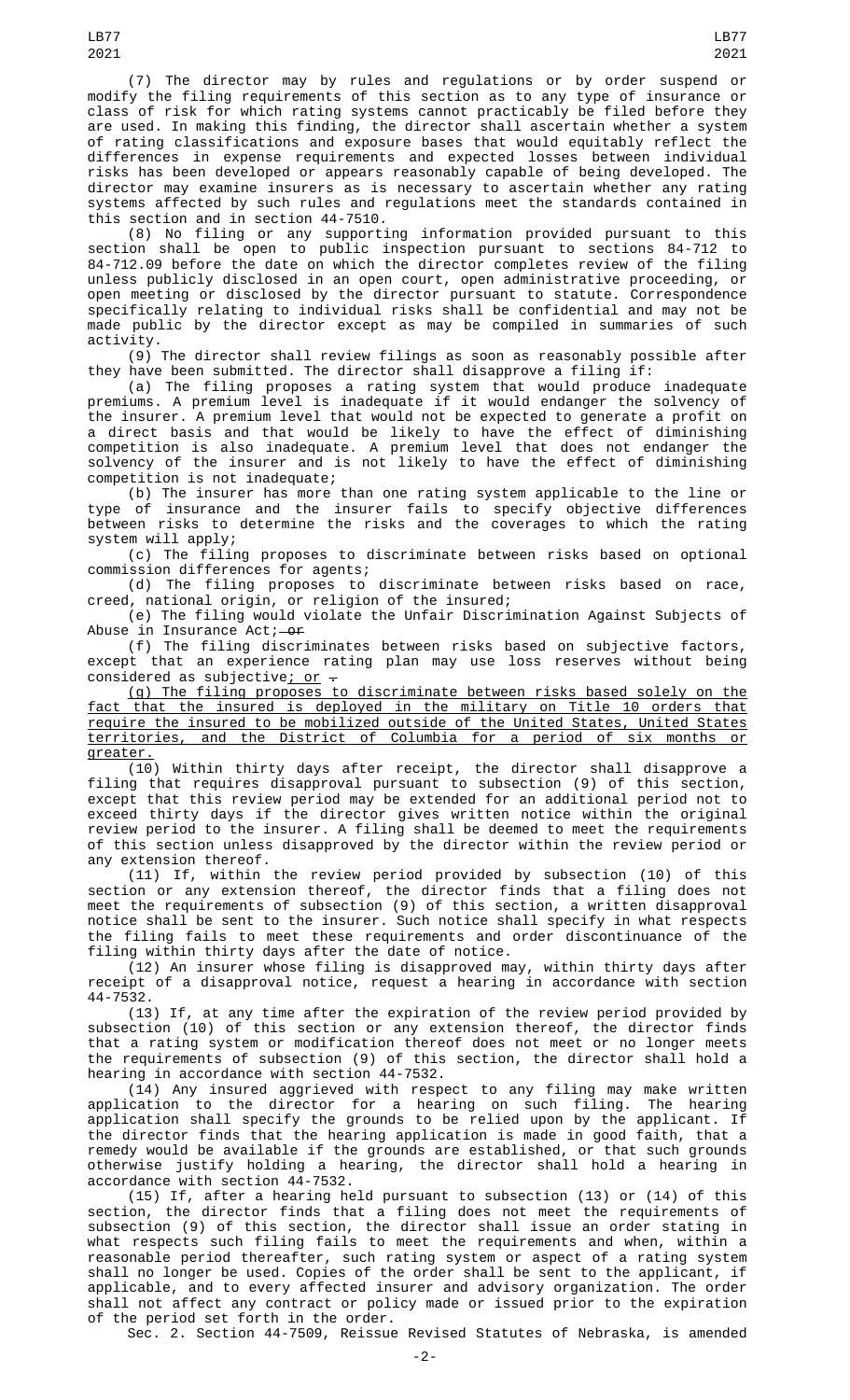to read:

44-7509 (1) For medical professional liability insurance and for insurance subject to section 44-7508, insurers may increase or decrease premiums on an individual risk basis up to forty percent based on any factor except:

(a) The rate adjustment cannot be based upon the race, creed, national origin, or religion of the insured;

(b) The rate adjustment cannot violate the Unfair Discrimination Against Subjects of Abuse in Insurance Act;—<del>and</del>

(c) The rate adjustment cannot apply to (i) insurance covering risks of a personal nature, including insurance for homeowners, tenants, private passenger nonfleet automobiles, mobile homes, and other property and casualty insurance for personal, family, or household needs or (ii) insurance covering farms and ranches, including crop insurance<u>; and</u>  $\pm$ 

(d) The rate adjustment cannot be based solely upon the fact that the insured is deployed in the military on Title 10 orders that require the insured to be mobilized outside of the United States, United States territories, and the District of Columbia for a period of six months or greater.

(2) If the director finds after a hearing that (a) the utilization of this section by the insurance industry has produced a significant number of rate modifications at or near the upper limit and at the lower limit of the allowable range of modification and (b) the modifiers at and near the upper and lower limits of the allowable range of modification appear to be predominantly correlated with individual risk factors that relate to expected losses and expenses, the director may, by rules and regulations, broaden the range of plus or minus forty percent for any line or type of insurance subject to section 44-7508.

(3) If the director finds after a hearing that modifiers at or near the upper or lower limits of the allowable range of modification are not predominantly correlated with individual risk factors that relate to expected losses and expenses, the director may, by rules and regulations, reduce the range of plus or minus forty percent for any line or type of insurance subject to section 44-7508, but such reduction shall not be to less than plus or minus twenty-five percent.

Sec. 3. Section 44-7510, Reissue Revised Statutes of Nebraska, is amended to read:

44-7510 (1) Rating systems shall not produce premiums that are excessive. A premium level is excessive if it is likely to produce a profit that is unreasonably high for the insurance provided or if expenses are unreasonably high in relation to services rendered. In the evaluation of a premium level, due consideration shall be given to loss experience within and outside this state; reasonably anticipated trends; investment income; special assessments, conflagration, and catastrophe hazards; a reasonable margin for profit; dividends, savings, or unabsorbed premium deposits allowed or returned by insurers to policyholders, members, or subscribers; expense experience both countrywide and specially applicable to this state; and other relevant factors.

(2) Rating systems shall not produce premiums that are inadequate. A premium level is inadequate only if (a) it would endanger the solvency of the insurer or (b) it would not be expected to generate a profit on a direct basis and would be likely to have the effect of diminishing competition.

(3)(a) Rating systems shall not produce premiums that are unfairly discriminatory. Premiums are unfairly discriminatory if, after allowing for practical limitations, price differentials fail to equitably reflect differences in expense requirements or expected losses.

(b) Risks may be grouped by classification groupings that identify objective risk differences for the establishment of rates and prospective loss costs and for the use of rating systems.

(c) Rates and premiums may be modified for individual risks or groups of risks in accordance with objective standards for measuring differences among risks or groups of risks that can be demonstrated to have a probable effect upon losses or expenses. The fact that experience rating plans use loss reserves shall not be interpreted as making experience rating plans subjective.

(d) Notwithstanding subdivisions (3)(b) and (c) of this section, fire insurance rating plans applying to commercial risks for the sole use by advisory organizations that contain reasonable subjective rating factors, but that otherwise meet the standards contained in the Property and Casualty Insurance Rate and Form Act, shall be approved.

(e) A rate is not unfairly discriminatory if it is averaged broadly among persons insured under a group, franchise, or blanket policy or a mass marketed plan. Mass marketed plan means a method of selling property liability insurance wherein:

(i) The insurance is offered to employees of particular employers, members of particular associations or organizations, or stockholders of publicly held corporations or to persons grouped in other ways, except groupings formed principally for the purpose of obtaining such insurance; and

(ii) The employer or other organization has agreed to, or otherwise affiliated itself with, the sale of such insurance to its employees or other groupings of persons affiliated with it.

(f) An insurer may have different rate levels for otherwise similar insureds based on expense differences between coverage sold:

(i) Through direct sales using employees of the insurer;

(ii) Through direct sales by the insurer using the Internet; and

(iii) Through agents that are not employees of the insurer.

(g) No risk classification or grouping may be based upon the race, creed,